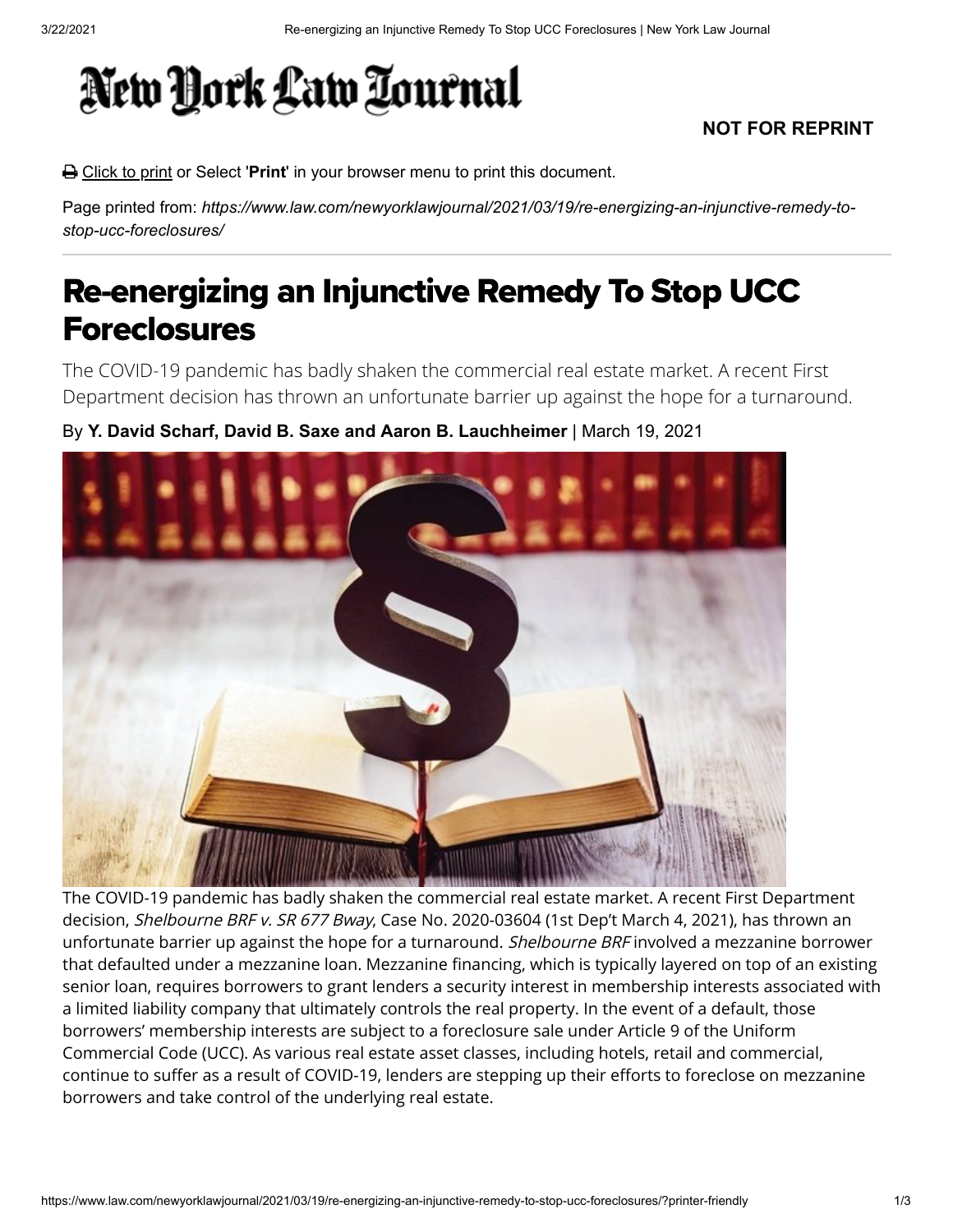## 3/22/2021 Re-energizing an Injunctive Remedy To Stop UCC Foreclosures | New York Law Journal

Traditionally, borrowers facing a UCC foreclosure sale seek injunctive relief to stop a foreclosure sale. Some borrowers believe that *Shelbourne BRF* spells the end of a borrower's ability to do so. In *Shelbourne BRF*, the First Department focused on the preliminary injunction test set forth in CPLR 6301 and its related irreparable harm prong and held the IAS Court had improperly granted a borrower a preliminary injunction to stop a UCC foreclosure sale because "the feared loss of an investment can be compensated in money damages." That conclusion might be correct under a traditional CPLR 6301 jurisprudential analysis. But that analysis and resulting holding overlooks the remedial statutory protections contained in the UCC that are afforded to borrowers facing a UCC foreclosure sale.

UCC Article 9 contains clear guidelines concerning the way a lender must conduct a foreclosure sale in order for it to be deemed commercially reasonable. As a general matter, pursuant to 9-610(b), "[e]very aspect of a disposition of collateral, including the method, manner, time, place, and other terms, must be commercially reasonable." Pursuant to UCC §9-627(b), the sale of collateral after a default is commercially reasonable if made "(1) in the usual manner on any recognized market; (2) at the price current in any recognized market at the time of the disposition; or (3) otherwise in conformity with reasonable commercial practices among dealers in the type of property that was the subject of the disposition."

The legislature had a clear intent when enacting Article 9, and in particular, when requiring that the foreclosure sale be conducted in a commercially reasonable manner—to "insure that the debtor has an opportunity to redeem prior thereto, and that the property is not sacrificed at a price below its actual value." See Sumner v. Extebank, 88 A.D.2d 887, 888 (1st Dep't 1982). Commercial reasonableness requires a secured lender to employ the methods and procedures that will fulfill the UCC's prime objective of "optimizing resale price" at the sale. See European Am. Bank v. Sackman Mortg. (In re Sackman Mortg.), 158 B.R. 926, 936 (Bankr. S.D.N.Y. 1993). Thus, a sale to the highest bidder at a "poorly publicized, sparsely attended and inconveniently located auction would not be meaningful ... ." Hicklin v. Onyx Acceptance, 970 A.2d 244, 251-52 (Del. 2009). "Whether a sale was commercially unreasonable is, like other questions about 'reasonableness', a fact-intensive inquiry; no magic set of procedures will immunize a sale from scrutiny." In re Excello Press, 890 F.2d 896, 905 (7th Cir. 1989) (applying N.Y. law); see also Primavera Familienstiftung v. Askin, 130 F. Supp. 2d 450, 545 (S.D.N.Y. 2001), amended on reconsideration in part, 137 F. Supp. 2d 438 (S.D.N.Y. 2001) ("[t]he inquiry into commercial reasonableness is a fact-intensive one that requires an inquiry into all the circumstances of the liquidation").

Within the UCC's statutory framework, aside from setting the guidelines for the way a foreclosure sale must be conducted, the UCC grants borrowers a means of protection not acknowledged by the court's decision in Shelbourne BRF. UCC §9-625(a) states that where the foreclosure sale is not conducted in a commercially reasonable manner, "a court may order or restrain collection, enforcement, or disposition of collateral on appropriate terms and conditions."

While case law and the traditional framework for a preliminary injunction may limit a borrower's ability to obtain injunctive relief, as the court held in *Shelbourne BRF*, courts cannot ignore the statutory remedies granted to borrowers by the legislature. As the Court of Appeals held in *Matter of Regina Metro*, the "New York State Constitution places legislative policy judgments squarely within the province of the legislature … [e]ven when a particular regulation may not be wise, 'it is for the legislature, not the courts, to balance the advantages and disadvantages of the [statute]." As the Court of Appeals concluded in Matter of Regina Metro Co. v. New York State Div. of Housing & Community Renewal, 35 N.Y.3d 332, 407 (2020) "the Legislature and Governor are responsible for making the final policy judgments that become law, and this Court is charged with exercising great restraint before invalidating an expression of popular will." Id. at 408.

The basic cannons of construction dictate that a court must give meaning to UCC §9-625(a) in the same manner as it does when interpreting any other statute. See Majewski v. Broadalbin-Perth Cent. School Dist., 91 N.Y.2d 577, 583 (1998) ("It is fundamental that a court, in interpreting a statute, should attempt to effectuate the intent of the Legislature.") (citations omitted). Courts cannot deny a party a remedy afforded